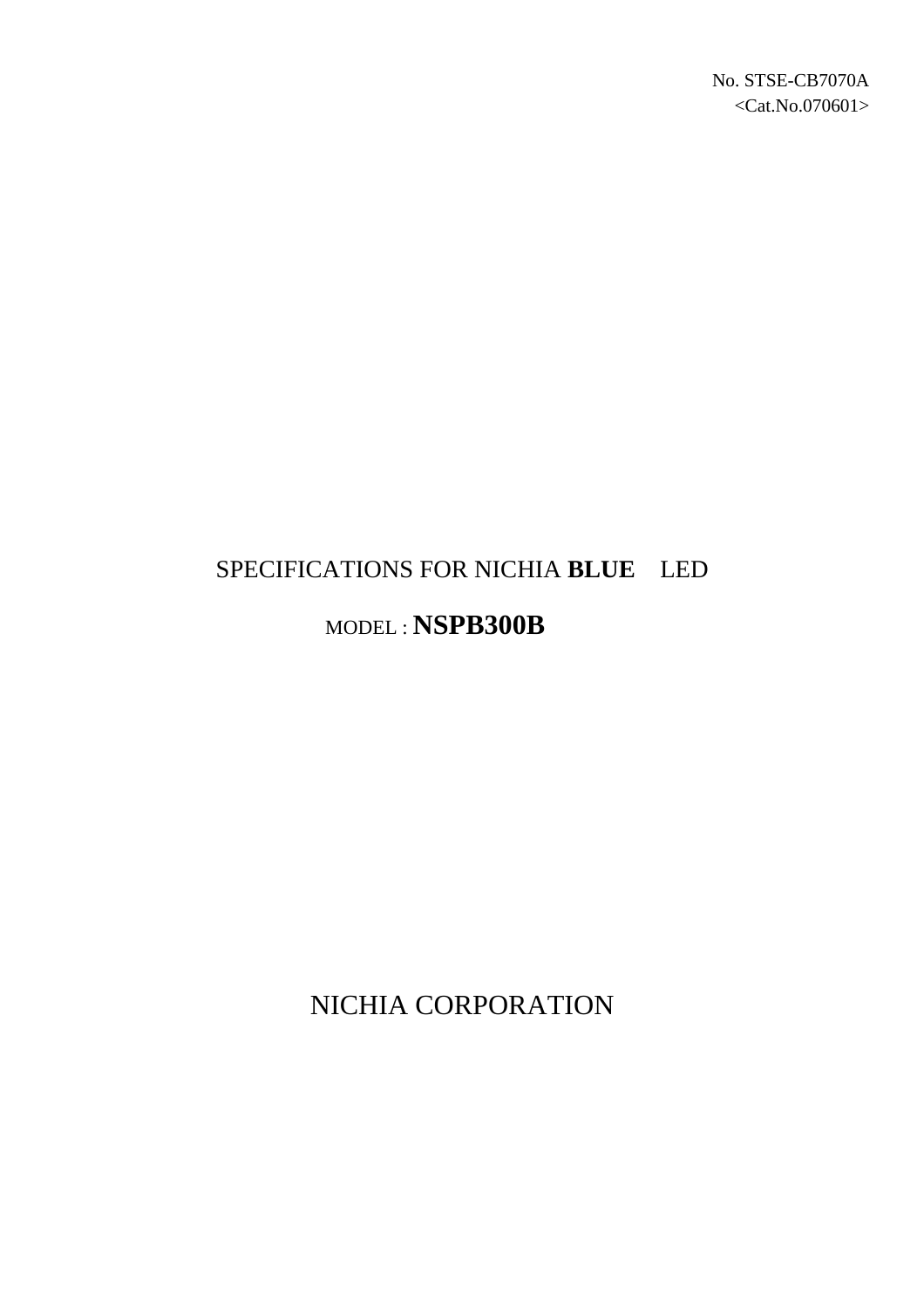## 1.SPECIFICATIONS

| (1) Absolute Maximum Ratings<br>$(Ta=25^{\circ}C)$ |                              |                       |                                |                 |  |
|----------------------------------------------------|------------------------------|-----------------------|--------------------------------|-----------------|--|
|                                                    | Item                         | Symbol                | <b>Absolute Maximum Rating</b> | Unit            |  |
|                                                    | <b>Forward Current</b>       | IF                    | 35                             | mA              |  |
|                                                    | <b>Pulse Forward Current</b> | <b>IFP</b>            | 110                            | mA              |  |
|                                                    | <b>Reverse Voltage</b>       | VR                    |                                | V               |  |
|                                                    | <b>Power Dissipation</b>     | <b>P</b> <sub>D</sub> | 123                            | mW              |  |
|                                                    | <b>Operating Temperature</b> | Topr                  | $-30 - + 85$                   | $\rm ^{\circ}C$ |  |
|                                                    | <b>Storage Temperature</b>   | $T_{\rm stg}$         | $-40 \sim +100$                | $\rm ^{\circ}C$ |  |
|                                                    | <b>Soldering Temperature</b> | $T_{\rm sld}$         | $265^{\circ}$ C for 10sec.     |                 |  |

IFP Conditions : Pulse Width  $\leq$  10msec. and Duty  $\leq$  1/10

#### (2) Initial Electrical/Optical Characteristics (Ta=25°C)

| Item                           |   | Symbol                   | Condition      | Typ.   | Max. | Unit |
|--------------------------------|---|--------------------------|----------------|--------|------|------|
| <b>Forward Voltage</b>         |   | Vf                       | $IF=20$ [mA]   | (3.2)  | 3.5  |      |
| <b>Reverse Current</b>         |   | Ir                       | $V_{R} = 5[V]$ |        | 50   | μA   |
| Luminous Intensity             |   | Iv                       | $IF=20$ [mA]   | (8200) |      | mcd  |
|                                | X | $\overline{\phantom{0}}$ | $IF=20$ [mA]   | 0.133  |      |      |
| <b>Chromaticity Coordinate</b> |   |                          | $IF = 20$ [mA] | 0.075  |      |      |

½ Please refer to CIE 1931 chromaticity diagram.

| (3) Ranking<br>$(Ta=25^{\circ}C)$ |        |                         |                |      |       |      |
|-----------------------------------|--------|-------------------------|----------------|------|-------|------|
| Item                              |        | Symbol                  | Condition      | Min. | Max.  | Unit |
|                                   | Rank W | $\mathbf{I} \mathbf{V}$ | $IF=20$ [mA]   | 7800 | 11000 | mcd  |
| Luminous Intensity                | Rank V | $\mathbf{I} \mathbf{V}$ | $IF=20$ [mA]   | 5520 | 7800  | mcd  |
|                                   | Rank U | $\mathbf{I} \mathbf{V}$ | $IF = 20$ [mA] | 3880 | 5520  | mcd  |

 $*$  Luminous Intensity Measurement allowance is  $\pm$  10%.

#### Color Rank  $(IF=20mA, Ta=25°C)$

| Rank W |      |      |      |  |  |
|--------|------|------|------|--|--|
| 0.11   | 0.11 | 0.15 | 0.15 |  |  |
| 0.04   | 0.10 | 0.10 | 0.04 |  |  |

 $\star$  Color Coordinates Measurement allowance is  $\pm$  0.01.

 ½ One delivery will include up to one color rank and three luminous intensity ranks of the products. The quantity-ratio of the ranks is decided by Nichia.

# 2.INITIAL OPTICAL/ELECTRICAL CHARACTERISTICS

Please refer to figure's page.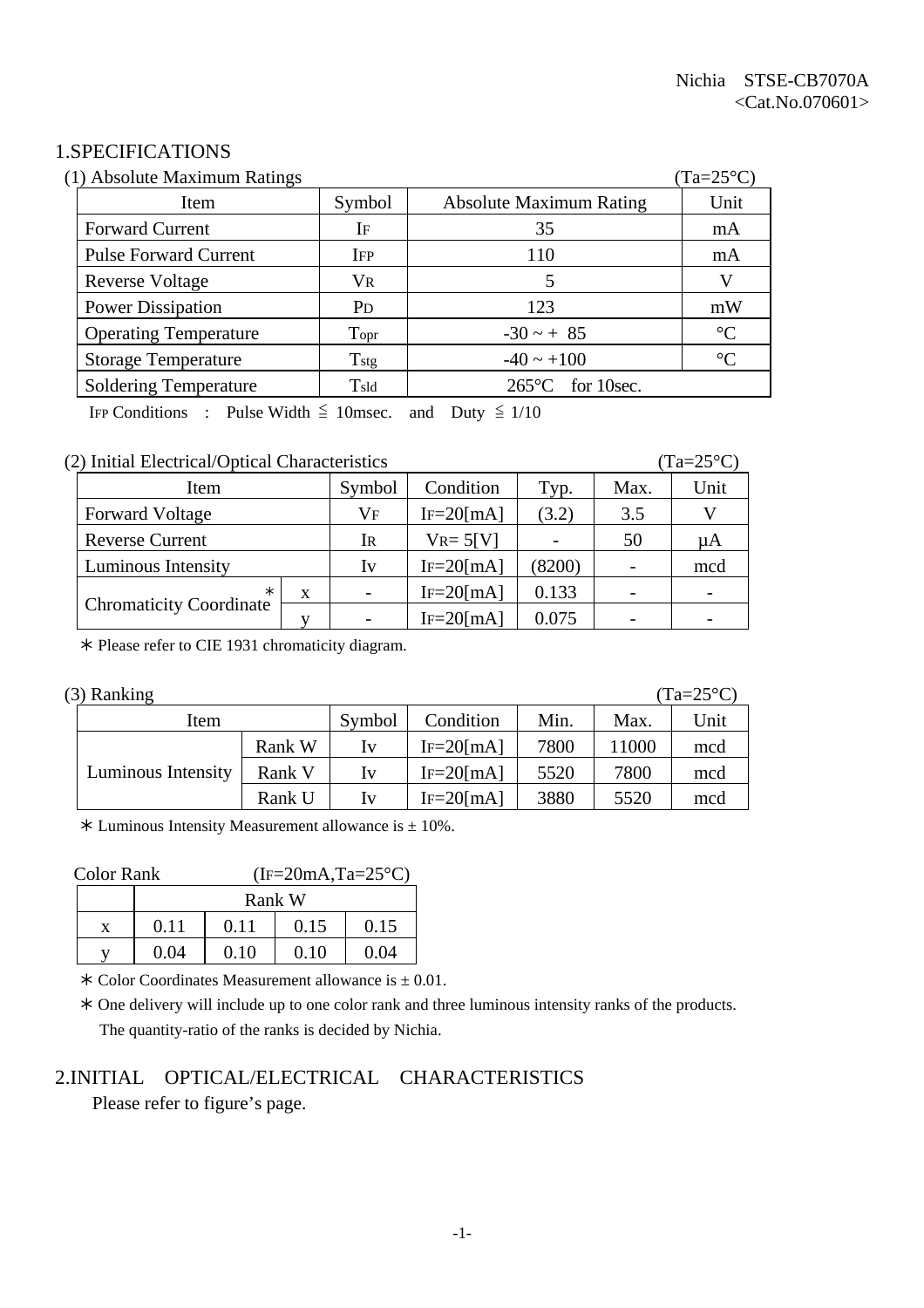# 3.OUTLINE DIMENSIONS AND MATERIALS

Please refer to figure's page.

Material as follows ; Resin(Mold) : Epoxy Resin Leadframe : Ag plating Copper Alloy

## 4.PACKAGING

· The LEDs are packed in cardboard boxes after packaging in anti-electrostatic bags.

Please refer to figure's page.

- The label on the minimum packing unit shows ; Part Number, Lot Number, Ranking, Quantity
- · In order to protect the LEDs from mechanical shock, we pack them in cardboard boxes for transportation.
- · The LEDs may be damaged if the boxes are dropped or receive a strong impact against them, so precautions must be taken to prevent any damage.
- · The boxes are not water resistant and therefore must be kept away from water and moisture.
- · When the LEDs are transported, we recommend that you use the same packing method as Nichia.

# 5.LOT NUMBER

The first six digits number shows **lot number**.

The lot number is composed of the following characters;

 $O\Box$  $X$  $X$  $X$  $X$  $\cdot$  $\Delta$  $\blacksquare$ 

 ${\circ}$  - Year ( 6 for 2006, 7 for 2007)

 $\Box$  - Month ( 1 for Jan., 9 for Sep., A for Oct., B for Nov.)

 $\times \times \times \times$  - Nichia's Product Number

- $\triangle$  Ranking by Color Coordinates
- $\blacksquare$  Ranking by Luminous Intensity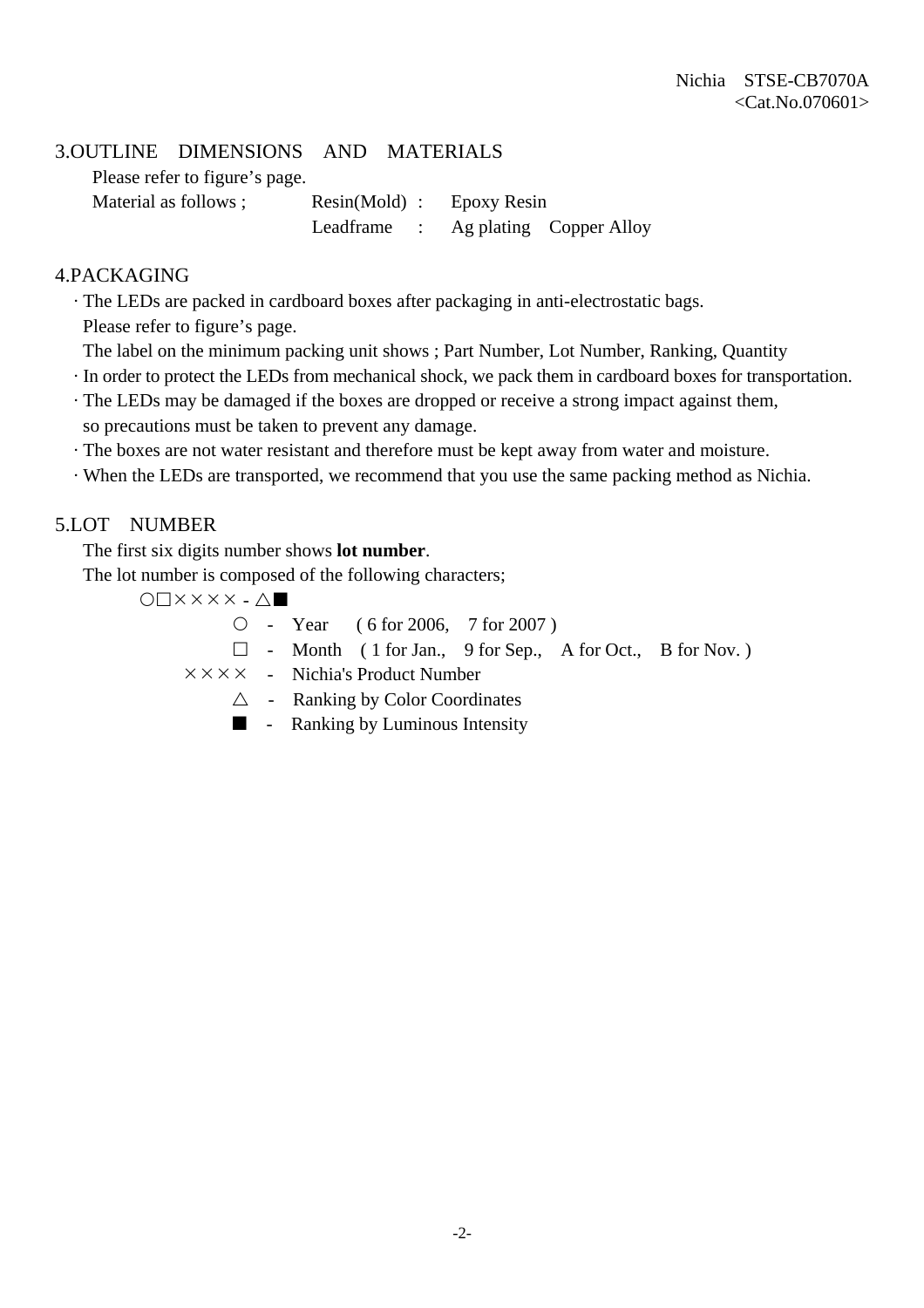# 6.RELIABILITY (1) TEST ITEMS AND RESULTS

|                                    | Standard           |                                                                        |               | Number of |
|------------------------------------|--------------------|------------------------------------------------------------------------|---------------|-----------|
| <b>Test Item</b>                   | <b>Test Method</b> | <b>Test Conditions</b>                                                 | <b>Note</b>   | Damaged   |
| Resistance to                      | JEITA ED-4701      | Tsld= $260 \pm 5^{\circ}$ C, 10sec.                                    | 1 time        | 0/50      |
| Soldering Heat                     | 300 302            | 3mm from the base of the epoxy bulb                                    |               |           |
| Solderability                      | JEITA ED-4701      | Tsld= $235 \pm 5$ °C,<br>5sec.                                         | 1 time        | 0/50      |
|                                    | 300 303            | (using flux)                                                           | over 95%      |           |
| Temperature Cycle                  | JEITA ED-4701      | $-40^{\circ}$ C ~ 25 $^{\circ}$ C ~ 100 $^{\circ}$ C ~ 25 $^{\circ}$ C | 100 cycles    | 0/50      |
|                                    | 100 105            | 30min. 5min. 30min. 5min.                                              |               |           |
| Moisture Resistance Cyclic         | JEITA ED-4701      | $25^{\circ}$ C ~ 65 $^{\circ}$ C ~ -10 $^{\circ}$ C                    | 10 cycles     | 0/50      |
|                                    | 200 203            | 90%RH 24hrs./1cycle                                                    |               |           |
| <b>Terminal Strength</b>           | JEITA ED-4701      | Load $5N(0.5kgf)$                                                      | No noticeable | 0/50      |
| (bending test)                     | 400 401            | $0^{\circ} \sim 90^{\circ} \sim 0^{\circ}$ bend 2 times                | damage        |           |
| <b>Terminal Strength</b>           | JEITA ED-4701      | Load 10N (1kgf)                                                        | No noticeable | 0/50      |
| (pull test)                        | 400 401            | $10 \pm 1$ sec.                                                        | damage        |           |
| <b>High Temperature Storage</b>    | JEITA ED-4701      | $Ta=100^{\circ}C$                                                      | 1000hrs.      | 0/50      |
|                                    | 200 201            |                                                                        |               |           |
| <b>Temperature Humidity</b>        | JEITA ED-4701      | Ta=60°C, RH=90%                                                        | 1000hrs.      | 0/50      |
| Storage                            | 100 103            |                                                                        |               |           |
| Low Temperature Storage            | JEITA ED-4701      | Ta=- $40^{\circ}$ C                                                    | 1000hrs.      | 0/50      |
|                                    | 200 202            |                                                                        |               |           |
| <b>Steady State Operating Life</b> |                    | Ta= $25^{\circ}$ C, IF= $35$ mA                                        | 1000hrs.      | 0/50      |
|                                    |                    |                                                                        |               |           |
| <b>Steady State Operating Life</b> |                    | 60°C, RH=90%, IF=20mA                                                  | 500hrs.       | 0/50      |
| of High Humidity Heat              |                    |                                                                        |               |           |
| <b>Steady State Operating Life</b> |                    | Ta=-30 $\textdegree$ C, IF=20mA                                        | 1000hrs.      | 0/50      |
| of Low Temperature                 |                    |                                                                        |               |           |

# (2) CRITERIA FOR JUDGING DAMAGE

| 2) CNHENIA FON JODOINO DAMAOE |                |                        |                        |                       |  |  |  |
|-------------------------------|----------------|------------------------|------------------------|-----------------------|--|--|--|
|                               |                |                        | Criteria for Judgement |                       |  |  |  |
| Item                          | Symbol         | <b>Test Conditions</b> | Min.                   | Max.                  |  |  |  |
| <b>Forward Voltage</b>        | Vf             | $IF = 20mA$            |                        | $U.S.L.*) \times 1.1$ |  |  |  |
| <b>Reverse Current</b>        | 1 <sub>R</sub> | $V_{R=5}V$             |                        | $U.S.L.*) \times 2.0$ |  |  |  |
| Luminous Intensity            | $_{\rm IV}$    | $IF = 20mA$            | $L.S.L.**)\times 0.7$  |                       |  |  |  |

\*) U.S.L. : Upper Standard Level \*\*) L.S.L. : Lower Standard Level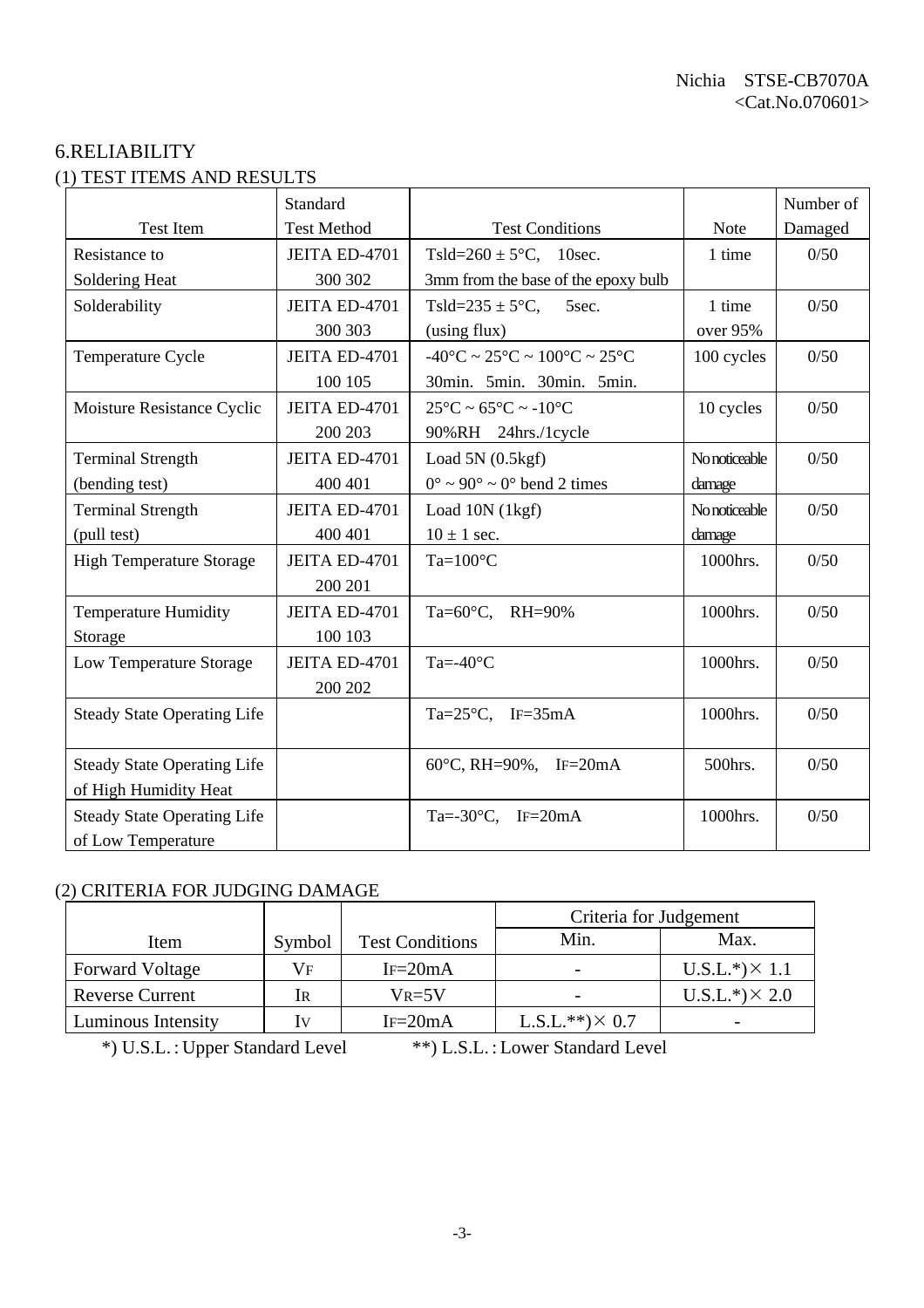# 7.CAUTIONS

(1) Lead Forming

- · When forming leads, the leads should be bent at a point at least 3mm from the base of the epoxy bulb. Do not use the base of the leadframe as a fulcrum during lead forming.
- · Lead forming should be done before soldering.
- · Do not apply any bending stress to the base of the lead. The stress to the base may damage the LED's characteristics or it may break the LEDs.
- · When mounting the LEDs onto a printed circuit board, the holes on the circuit board should be exactly aligned with the leads of the LEDs. If the LEDs are mounted with stress at the leads, it causes deterioration of the epoxy resin and this will degrade the LEDs.

### (2) Storage

- · The LEDs should be stored at 30°C or less and 70%RH or less after being shipped from Nichia and the storage life limits are 3 months. If the LEDs are stored for 3 months or more, they can be stored for a year in a sealed container with a nitrogen atmosphere and moisture absorbent material.
- · Nichia LED leadframes are silver plated copper alloy. The silver surface may be affected by environments which contain corrosive substances. Please avoid conditions which may cause the LED to corrode, tarnish or discolor. This corrosion or discoloration may cause difficulty during soldering operations. It is recommended that the LEDs be used as soon as possible.
- · Please avoid rapid transitions in ambient temperature, especially, in high humidity environments where condensation can occur.

# (3) Static Electricity

· Static electricity or surge voltage damages the LEDs.

It is recommended that a wrist band or an anti-electrostatic glove be used when handling the LEDs.

- · All devices, equipment and machinery must be properly grounded. It is recommended that precautions be taken against surge voltage to the equipment that mounts the LEDs.
- · When inspecting the final products in which LEDs were assembled, it is recommended to check whether the assembled LEDs are damaged by static electricity or not. It is easy to find static-damaged LEDs by a light-on test or a VF test at a lower current (below 1mA is recommended).
- · Damaged LEDs will show some unusual characteristics such as the leak current remarkably increases, the forward voltage becomes lower, or the LEDs do not light at the low current.

Criteria :  $(VF > 2.0V$  at IF=0.5mA)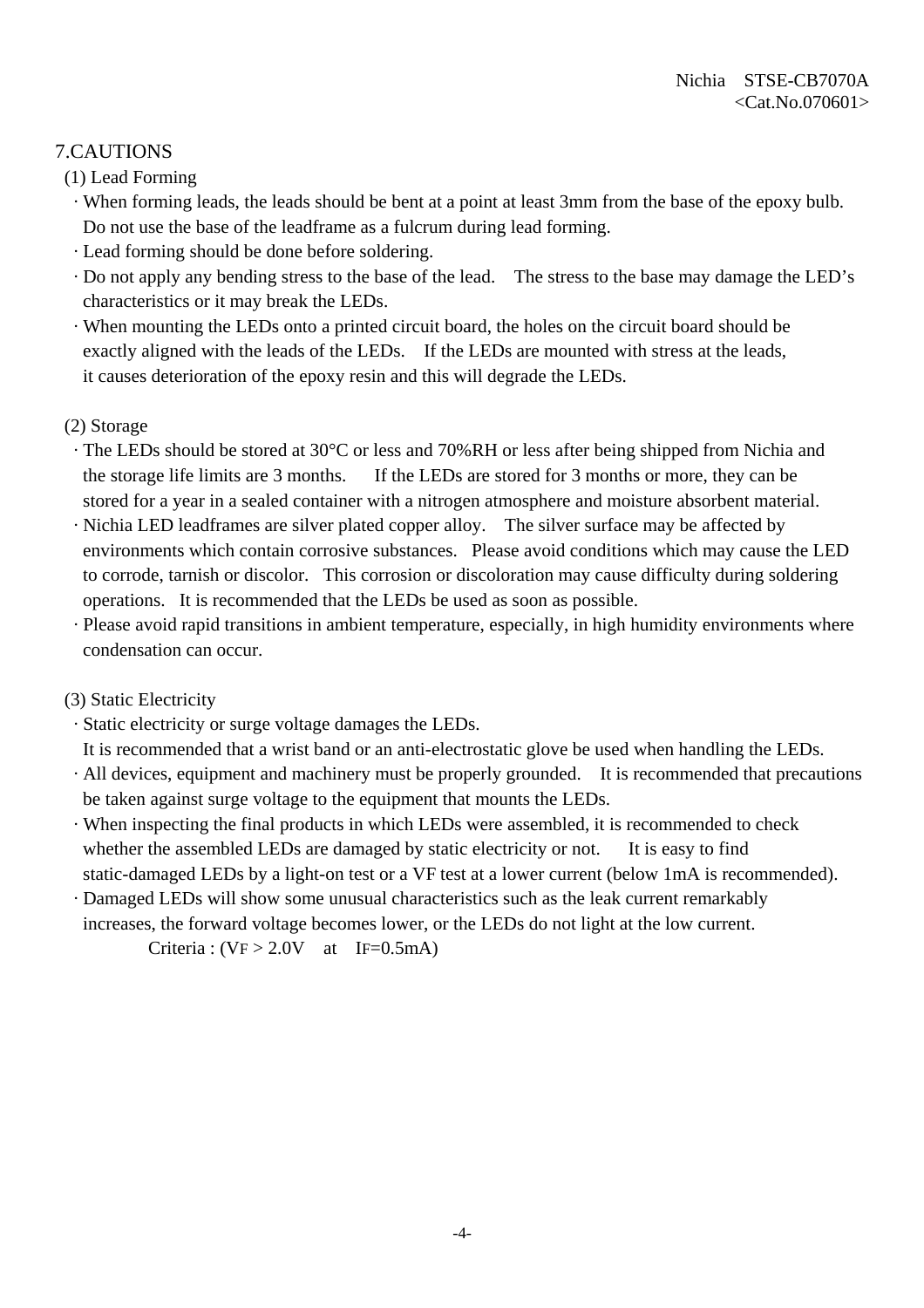(4) Soldering Conditions

- · Nichia LED leadframes are silver plated copper alloy. This substance has a low
- thermal coefficient (easily conducts heat). Careful attention should be paid during soldering.
- · Solder the LED no closer than 3mm from the base of the epoxy bulb. Soldering beyond the base of the tie bar is recommended.
- · Recommended soldering conditions

| Dip Soldering                       |                             | Hand Soldering |                              |  |
|-------------------------------------|-----------------------------|----------------|------------------------------|--|
| Pre-Heat                            | $120^{\circ}$ C Max.        | Temperature    | $350^{\circ}$ C Max.         |  |
| Pre-Heat Time                       | 60 seconds Max.             | Soldering Time | 3 seconds Max.               |  |
| $260^{\circ}$ C Max.<br>Solder Bath |                             | Position       | No closer than 3 mm from the |  |
| Temperature                         |                             |                | base of the epoxy bulb.      |  |
| Dipping Time                        | 10 seconds Max.             |                |                              |  |
| <b>Dipping Position</b>             | No lower than 3 mm from the |                |                              |  |
|                                     | base of the epoxy bulb.     |                |                              |  |

- · Although the recommended soldering conditions are specified in the above table, dip or hand soldering at the lowest possible temperature is desirable for the LEDs.
- · A rapid-rate process is not recommended for cooling the LEDs down from the peak temperature.
- · Dip soldering should not be done more than one time.
- · Hand soldering should not be done more than one time.
- · Do not apply any stress to the lead particularly when heated.
- · The LEDs must not be repositioned after soldering.
- · After soldering the LEDs, the epoxy bulb should be protected from mechanical shock or vibration until the LEDs return to room temperature.
- · Direct soldering onto a PC board should be avoided. Mechanical stress to the resin may be caused from warping of the PC board or from the clinching and cutting of the leadframes. When it is absolutely necessary, the LEDs may be mounted in this fashion but the User will assume responsibility for any problems. Direct soldering should only be done after testing has confirmed that no damage, such as wire bond failure or resin deterioration, will occur. Nichia's LEDs should not be soldered directly to double sided PC boards because the heat will deteriorate the epoxy resin.
- · When it is necessary to clamp the LEDs to prevent soldering failure, it is important to minimize the mechanical stress on the LEDs.
- · Cut the LED leadframes at room temperature. Cutting the leadframes at high temperatures may cause failure of the LEDs.

(5) Heat Generation

 · Thermal design of the end product is of paramount importance. Please consider the heat generation of the LED when making the system design. The coefficient of temperature increase per input electric power is affected by the thermal resistance of the circuit board and density of LED placement on the board, as well as other components. It is necessary to avoid intense heat generation and operate within the maximum ratings given in this specification.

· The operating current should be decided after considering the ambient maximum temperature of LEDs.

(6) Cleaning

- · It is recommended that isopropyl alcohol be used as a solvent for cleaning the LEDs. When using other solvents, it should be confirmed beforehand whether the solvents will dissolve the resin or not. Freon solvents should not be used to clean the LEDs because of worldwide regulations.
- · Do not clean the LEDs by the ultrasonic. When it is absolutely necessary, the influence of ultrasonic cleaning on the LEDs depends on factors such as ultrasonic power and the assembled condition. Before cleaning, a pre-test should be done to confirm whether any damage to the LEDs will occur.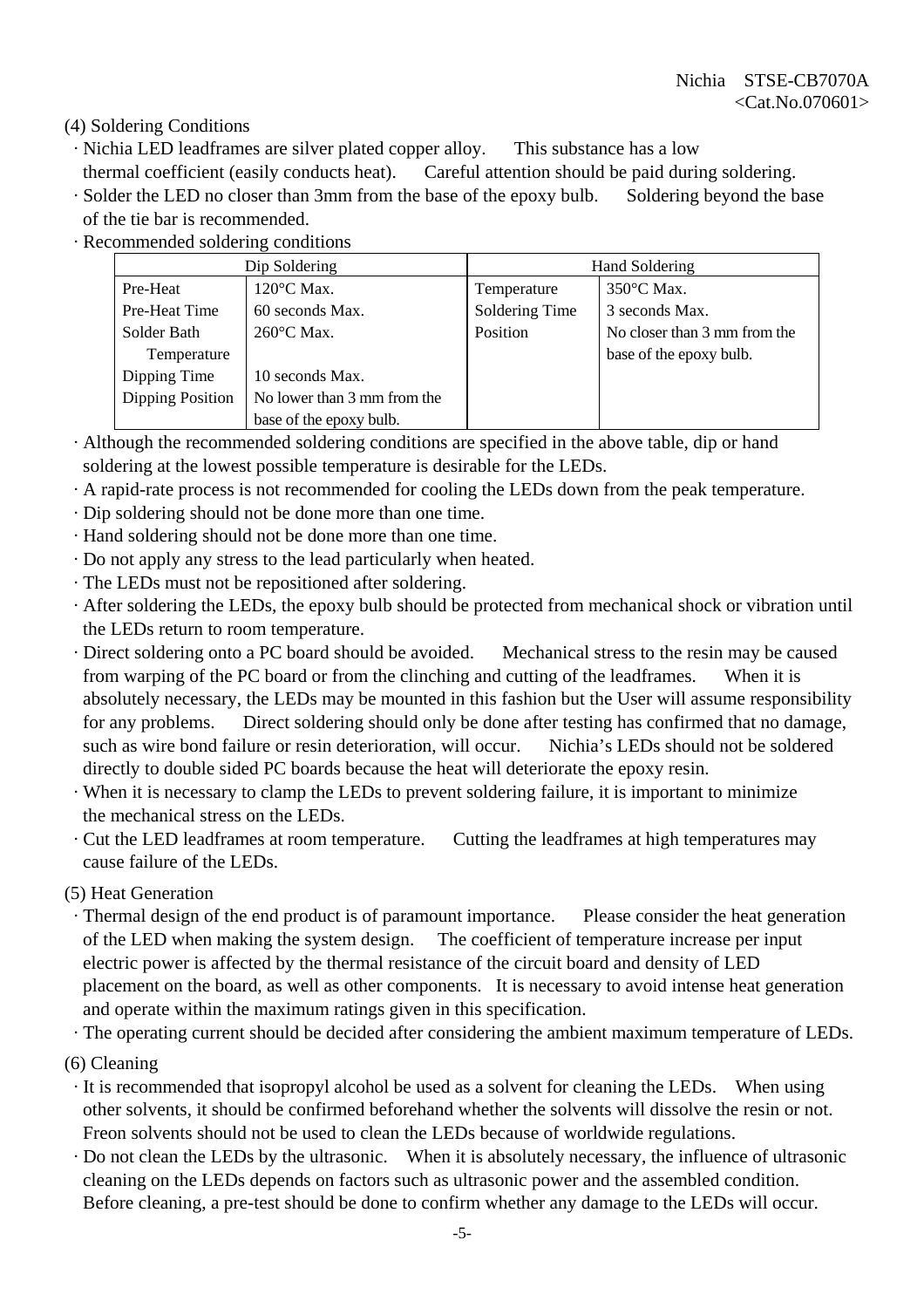## (7) Safety Guideline for Human Eyes

 · In 1993, the International Electric Committee (IEC) issued a standard concerning laser product safety (IEC 825-1). Since then, this standard has been applied for diffused light sources (LEDs) as well as lasers. In 1998 IEC 60825-1 Edition 1.1 evaluated the magnitude of the light source. In 2001 IEC 60825-1 Amendment 2 converted the laser class into 7 classes for end products. Components are excluded from this system. Products which contain visible LEDs are now classified as class 1. Products containing UV LEDs are class 1M. Products containing LEDs can be classified as class 2 in cases where viewing angles are narrow, optical manipulation intensifies the light, and/or the energy emitted is high. For these systems it is recommended to avoid long term exposure. It is also recommended to follow the IEC regulations regarding safety and labeling of products.

### (8) Others

- · NSPB300B complies with RoHS Directive.
- · Care must be taken to ensure that the reverse voltage will not exceed the absolute maximum rating when using the LEDs with matrix drive.
- · Flashing lights have been known to cause discomfort in people; you can prevent this by taking precautions during use. Also, people should be cautious when using equipment that has had LEDs incorporated into it.
- · The LEDs described in this brochure are intended to be used for ordinary electronic equipment (such as office equipment, communications equipment, measurement instruments and household appliances). Consult Nichia's sales staff in advance for information on the applications in which exceptional quality and reliability are required, particularly when the failure or malfunction of the LEDs may directly jeopardize life or health (such as for airplanes, aerospace, submersible repeaters, nuclear reactor control systems, automobiles, traffic control equipment, life support systems and safety devices).
- · User shall not reverse engineer by disassembling or analysis of the LEDs without having prior written consent from Nichia. When defective LEDs are found, the User shall inform Nichia directly before disassembling or analysis.
- · The formal specifications must be exchanged and signed by both parties before large volume purchase begins.
- · The appearance and specifications of the product may be modified for improvement without notice.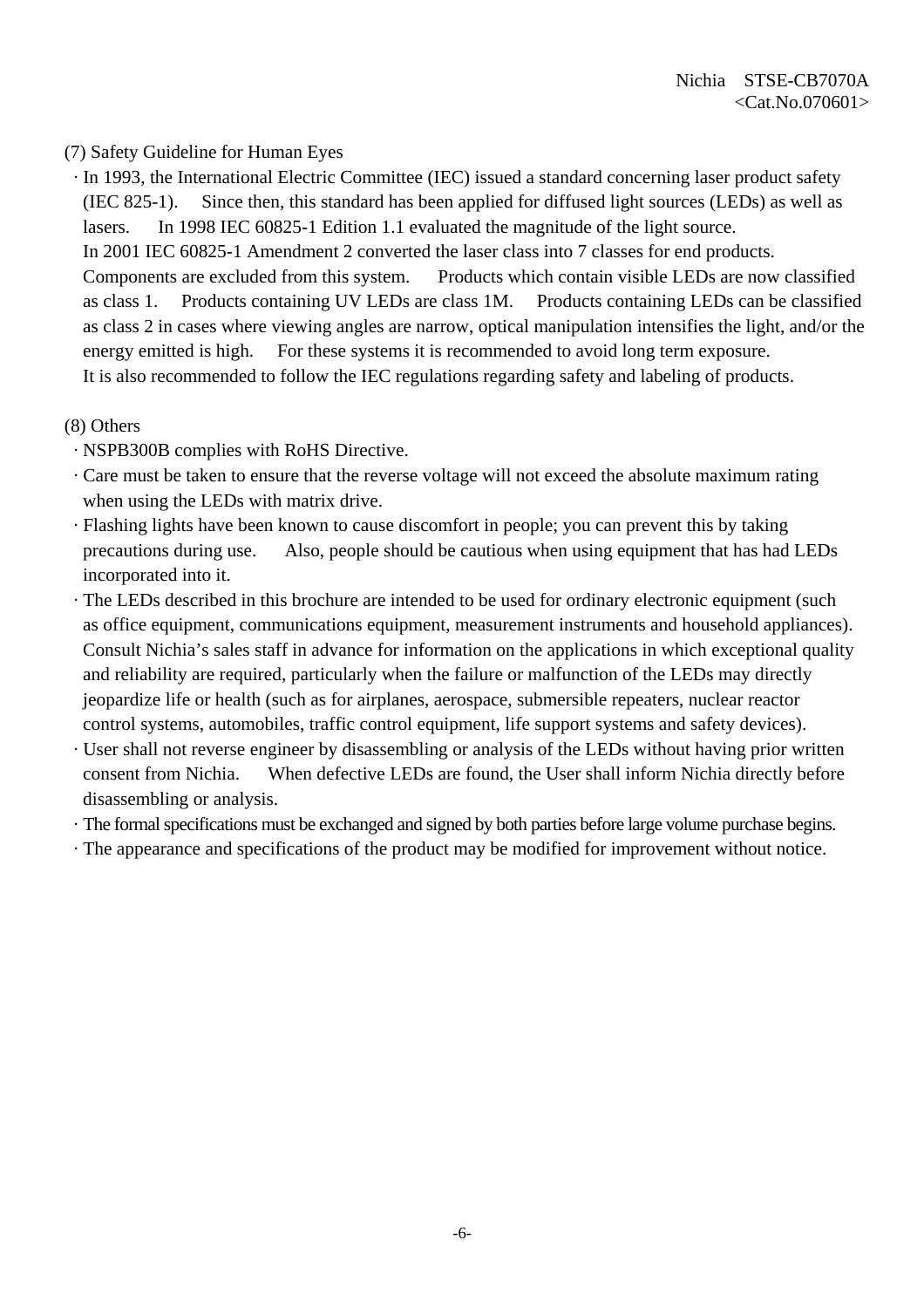

 $\ast$  Color Coordinates Measurement allowance is  $\pm$  0.01.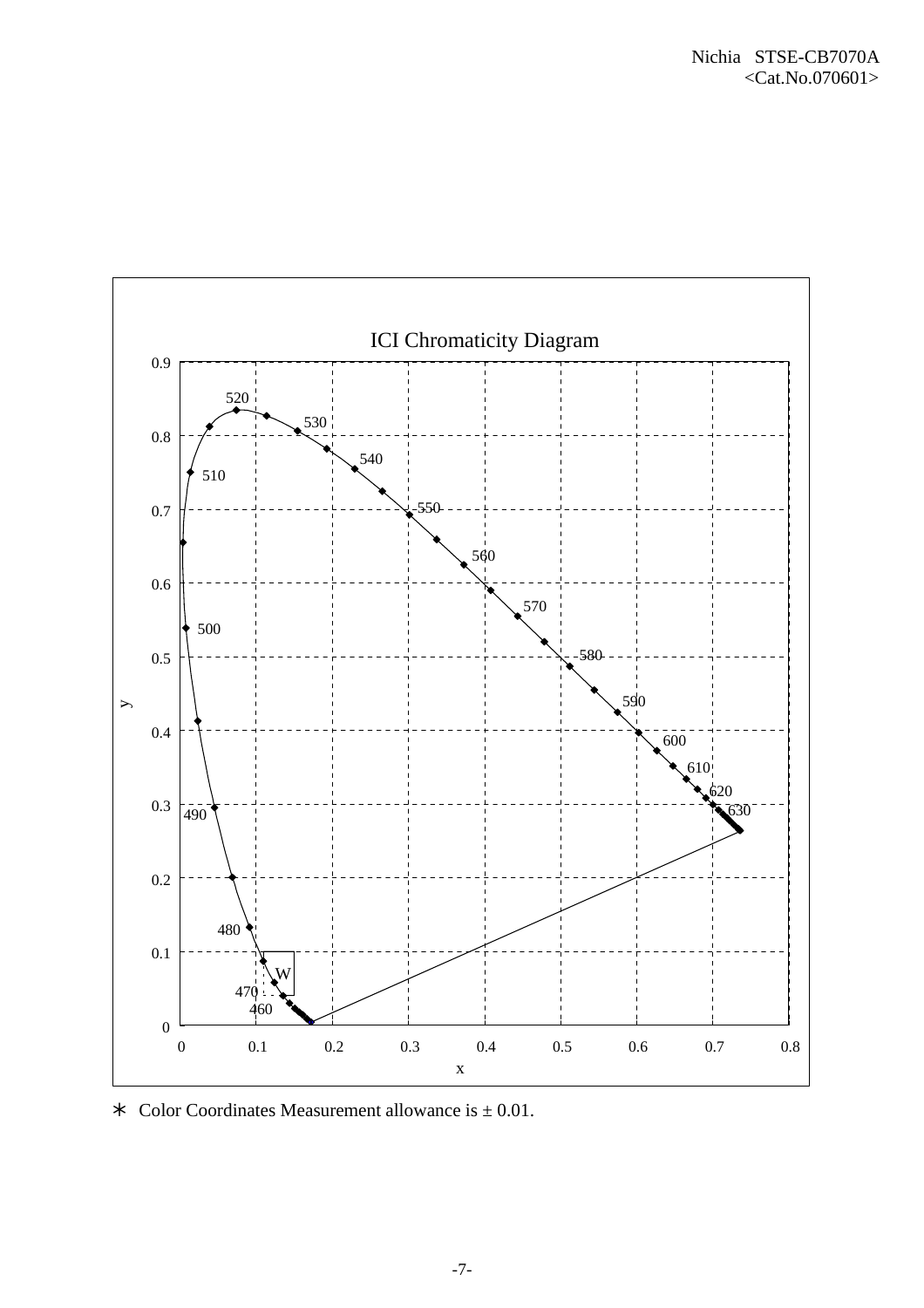

Nichia  $\leq$ Cat.No.070601 <Cat.No.070601> STSE-CB7070A STSE-CB7070A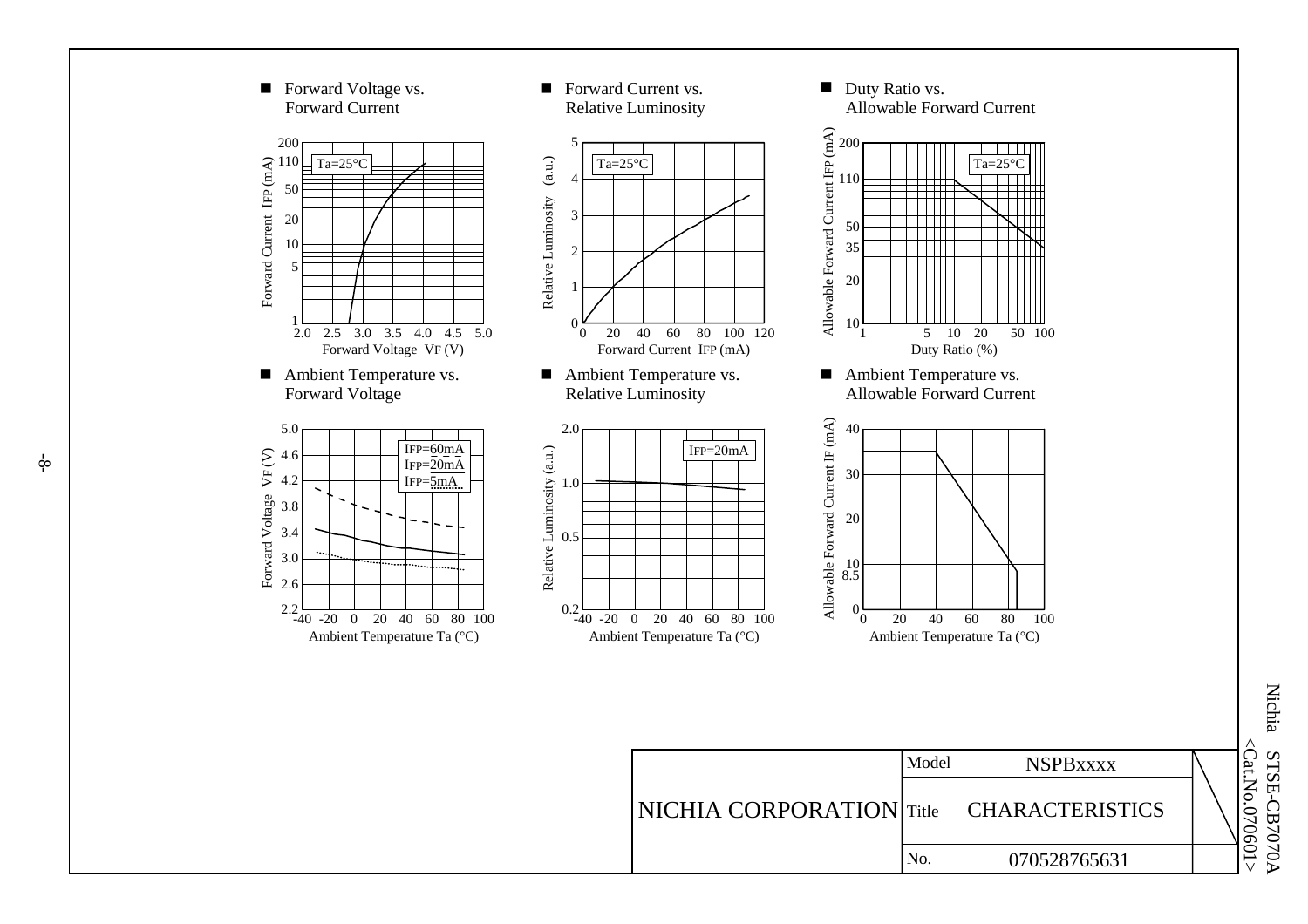■ Forward Current vs. ■ Chromaticity Coordinate (λD)

#### ■ Spectrum



 $\leq$ Cat.No.070601 Nichia STSE-CB7070A Nichia STSE-CB7070A <Cat.No.070601>

No. 070528765641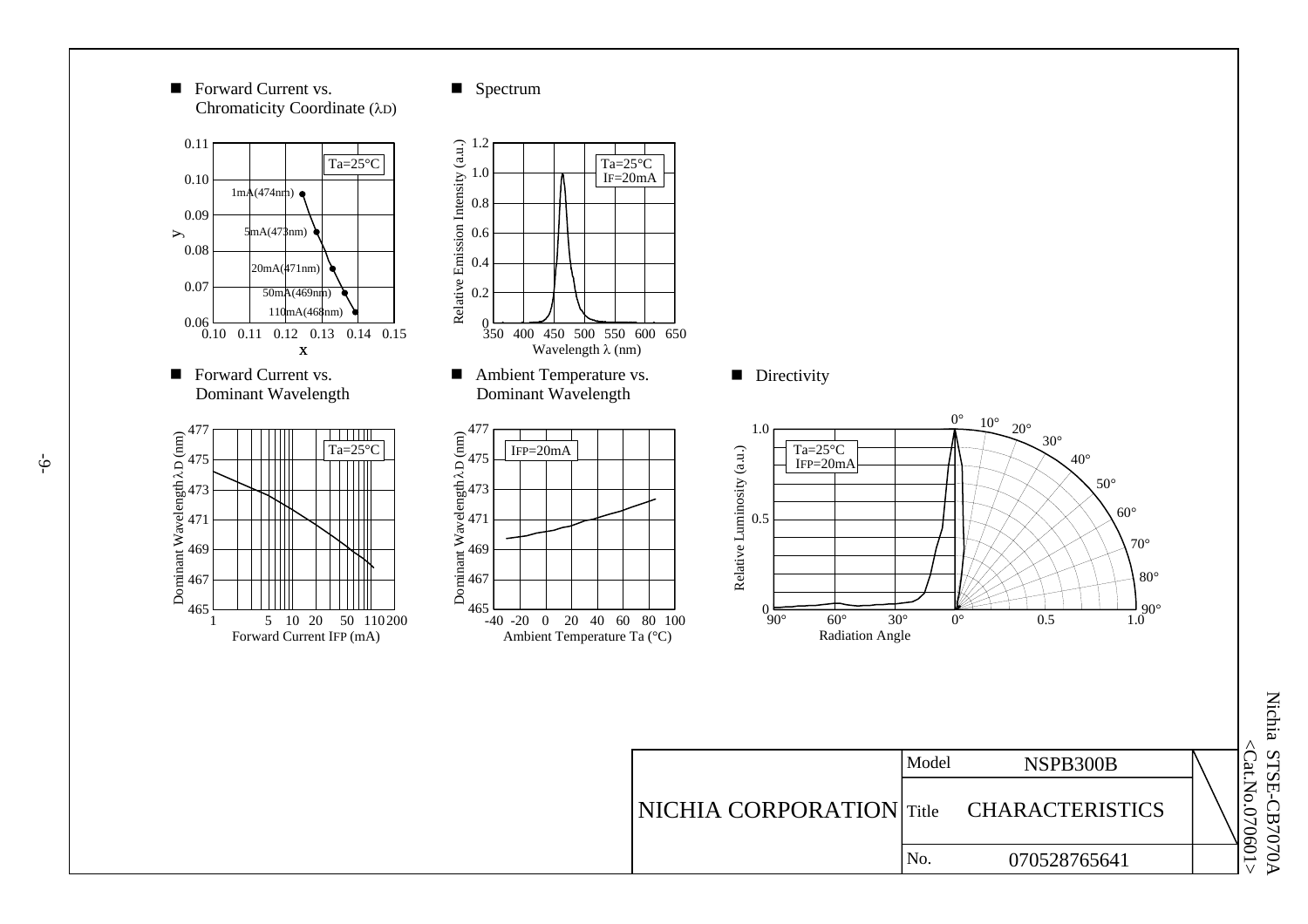

| <b>ITEM</b>        | <b>MATERIALS</b>        |
|--------------------|-------------------------|
| <b>RESIN(MOLD)</b> | Epoxy Resin             |
| LEAD FRAME         | Ag Plating Copper Alloy |

#### Remark:

 Please note that the bare copper alloy showing at the cut end of the lead frame may be corroded under certain conditions. LEDs have some sharp edges and points, particularly lead frames. Please handle with care so as to avoid injuries.

|                           | Model | NSPB300B                  | Unit<br>g              |
|---------------------------|-------|---------------------------|------------------------|
| <b>NICHIA CORPORATION</b> | Title | <b>OUTLINE DIMENSIONS</b> | .mm<br>3/1<br>Scale    |
|                           | No.   | 070522765361              | g<br>Allow<br>$\pm 0.$ |

Nichia STSE-CB7070A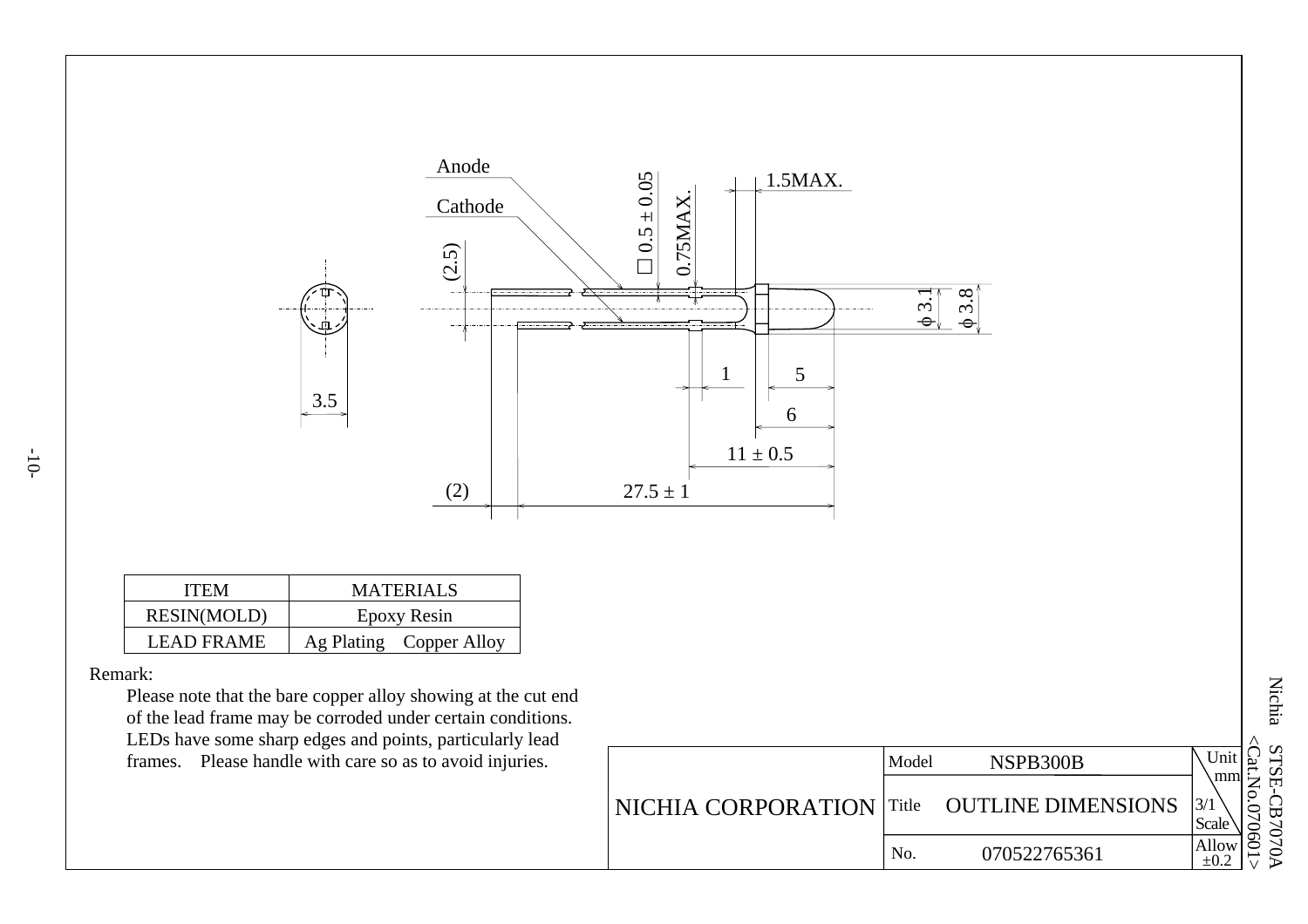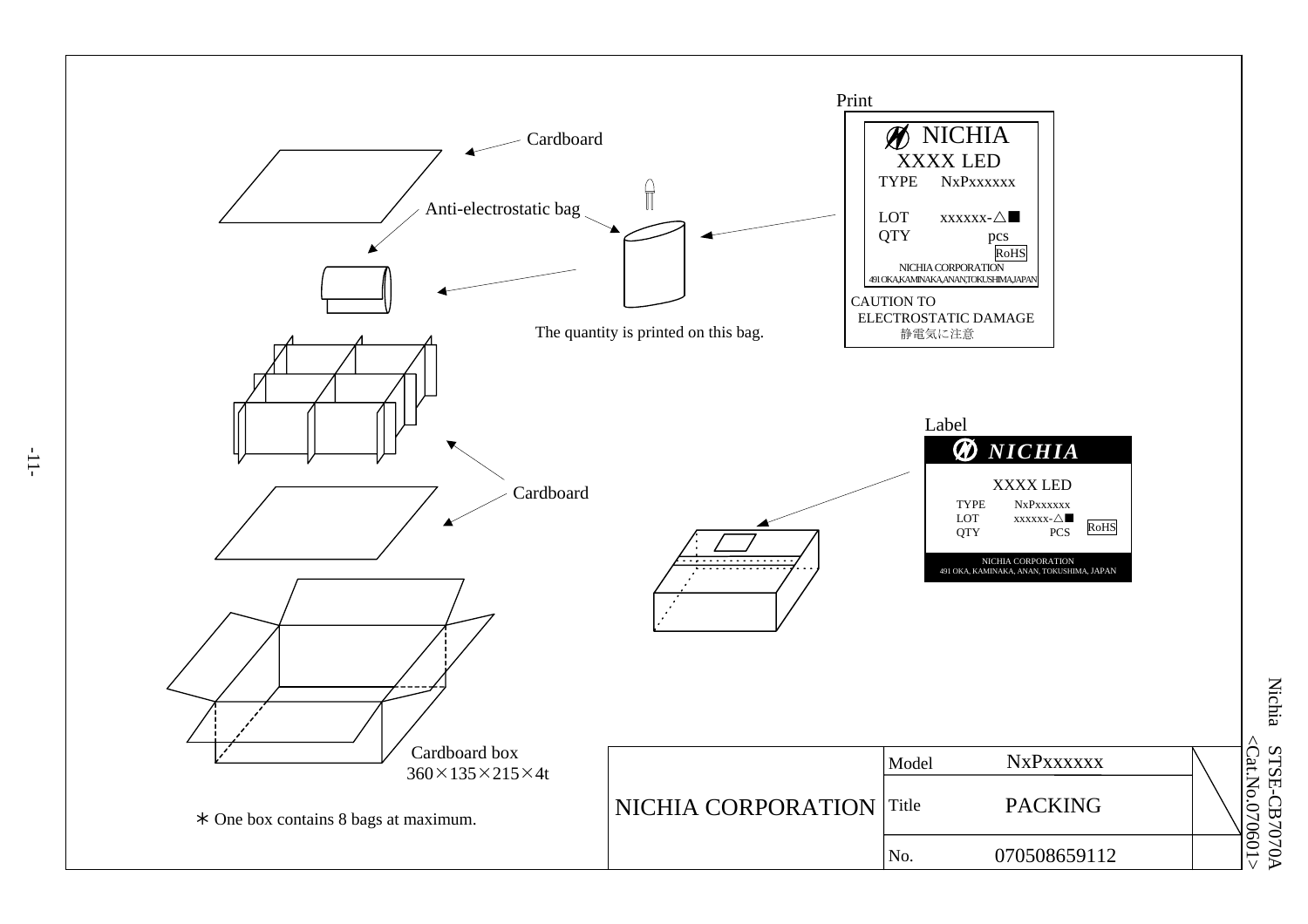

**Nichia** Nichia STSE-CB7070A STSE-CB7070A<br><Cat.No.070<u>601></u> <Cat.No.070601

-12-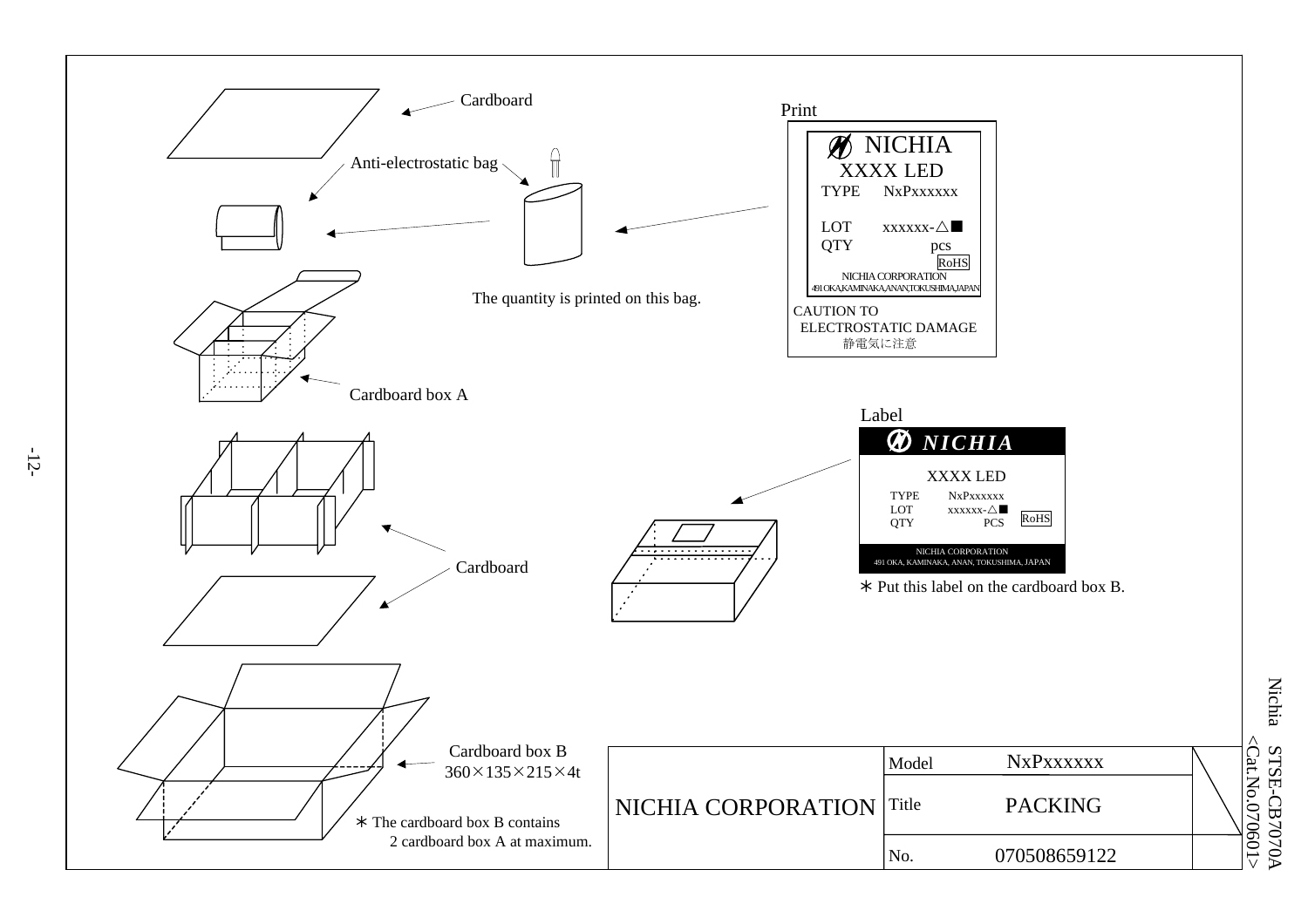

**Nichia** Nichia STSE-CB7070A STSE-CB7070A<br><Cat.No.070<u>601></u> <Cat.No.070601